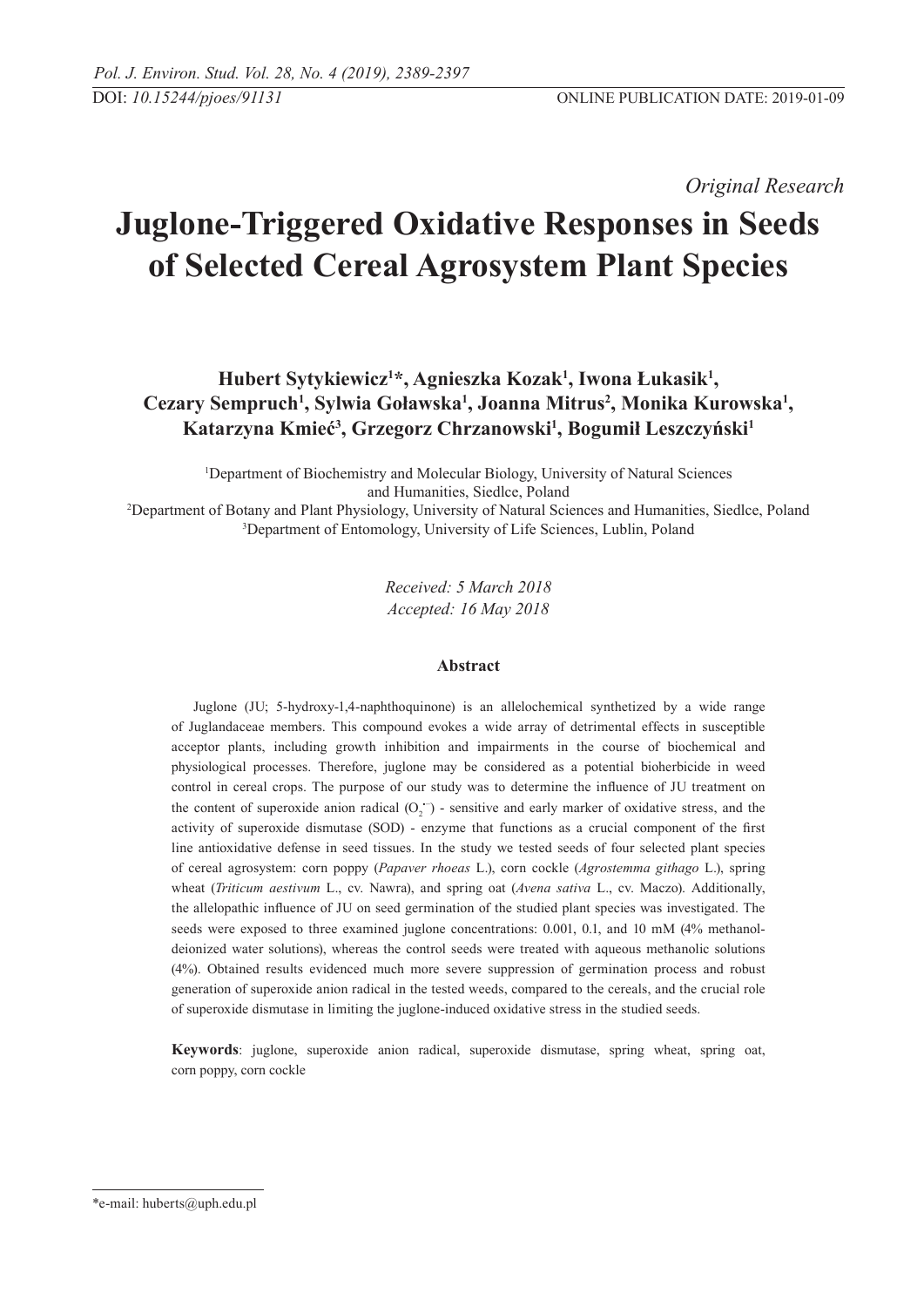## **Introduction**

Nowadays, the phenomenon of allelopathy is increasingly used in agriculture, especially in organic farming. So far, numerous examples of secondary metabolites applied in regulation of weed infestation in various agricultural crop systems have been reported [1-8]. A strong allelopathic potential of walnut trees (*Juglandaceae* members) which synthesize the phytotoxin juglone (JU; 5-hydroxy-1,4-naphthoquinone) has been reported [9-13]. This allelocompound is able to induce a broad range of severe morphological changes such as necrosis, chlorosis, suppression of seed germination, and seedling growth, and decrease the fresh and dry mass of shoots and roots of susceptible acceptor plants [14-16]. Juglone-affected damages in the plant tissues arise as a result of both biochemical and molecular alternations in the cells [17-18]. Juglone interrupts the course of several physiological processes such as cellular respiration and photosynthesis by interfering with the transport of electrons in mitochondrial and chloroplast membranes [16]. Moreover, this naphthoquinone may also disturb the uptake of nutrients through inhibiting the activity of plasma membrane H<sup>+</sup>-ATPase [19] and stimulate the lignification process [20], which is associated with the repression of plant growth. Additionally, studies performed by Chi and co-authors [21] evidenced that juglone treatment upregulated 827 genes in the rice root cells and simultaneously downregulated 142 genes linked to secondary metabolism. Sytykiewicz [17] also found that juglone applications caused significant alternations in expression of *GstI* gene (encoding glutathione transferase, GST) in maize coleoptiles and roots. Elevation in abundance of *GSTI* transcript in maize seedlings after 4-day JU exposure has been revealed, along with a decline in expression of the tested gene at 6 and 8 days of the experiments [17].

It has been hypothesized that juglone treatments may trigger excessive formation of reactive oxygen species (ROS) in plant cells [22]. Despite many allelopathic studies, the exact mode of action of 5-hydroxy-1,4-naphthoquinone has not yet been fully understood. Therefore, in the current work, an attempt was made to investigate the impact of this allelocompound on the generation of oxidative stress in the seeds of selected weeds and cereals occurring in the cereal agrosystem.

The purpose of the performed study was to establish the effect of JU treatments on levels of two commonly used and sensitive biochemical markers of oxidative stress in plant tissues: the content of superoxide anion radical  $(O_2^-)$  and the activity of superoxide dismutase (SOD), in seed tissues of selected plant species of cereal agrosystem (i.e., corn poppy, corn cockle, spring wheat, and spring oat). In addition, germination of the studied seeds under JU exposure was compared.

## **Material and Methods**

## Plant Materials and Conditions of the Experiment

Seeds of four plant species of cereal agrosystem were tested (two weeds: corn poppy (*Papaver rhoeas* L.), corn cockle (*Agrostemma githago* L.), and two cereals: spring wheat (*Triticum aestivum* L., cv. Nawra) and spring oat (*Avena sativa* L., cv. Maczo)). The seeds were purchased from local grain companies: Strzelce Sp. z o.o., IHAR Group (Kończewice, Poland), PNOS (Ożarów Mazowiecki, Poland), and Przedsiębiorstwo Hodowlano-Nasienne W. Legutko (Jutrosin, Poland). Seed germination was performed under controlled conditions (22±2ºC/day and 16±2ºC/night, relative humidity 65±5%, and photoperiod 16L:8D) in an environmental chamber. The seeds of examined plants were placed on Petri dishes lined with Whatman No. 1 filter paper and moistened with JU solutions at 0.001, 0.1, and 10 mM (4% methanol-deionized water). The examined concentrations of JU were selected on the basis of preliminary studies performed by our research group. The control seeds were treated with aqueous methanol solution (4%). The seed germination process of the tested plant species was assessed after 8 days of continuous JU treatments, according to the protocol of Polish Norm: PN-R-65950 [23]. All the biotests were performed in four replications. Each round of the experiments comprised 100 seeds of the studied plant species per JU concentration.

#### Biochemical Analyses

The content of superoxide anion radical and the activity of superoxide dismutase in seeds of the investigated plants were determined at 1, 2, and 3 days of JU exposure. The analyses were conducted using a microplate UV-Vis spectrophotometer (Epoch, BioTek Instruments, Inc., USA). Chemical reagents used in the study were purchased from Sigma-Aldrich (Poland). The content of superoxide anion radical in the seed samples was quantified according to the method of Shah et al. [24], based on a reduction of nitrotetrazolium blue (NBT). The seeds (0.5 g) were homogenized in a mortar with 5 cm<sup>3</sup> Na-phosphate buffer (100 mM;  $pH = 7.2$ ) containing 1 mM of diethyldithiocarbamate (SOD inhibitor). The samples were centrifuged at 18,000  $\times$  *g* for 15 min. at 4°C. The reaction mixture contained 1 cm<sup>3</sup> of the supernatant and  $0.5$  cm<sup>3</sup> 0.25 mM NBT. The initial absorbance  $(A_0)$  at  $\lambda = 540$  nm was measured. The reaction mixtures were incubated for 30 min., and next the final absorbance  $(A_1)$  was recorded at the same wavelength. Absorbance increase was calculated based on the following equation:  $\Delta A_{540} = A_1 - A_0$ . The content of superoxide anion radical was expressed as  $\Delta A_{540} \times \text{min}^{1} \times \text{g}^{1}$  fresh weight (f.w.).

Superoxide dismutase activity was determined in accordance with the Beauchamp and Fridovich procedure [25], with minor modifications. The method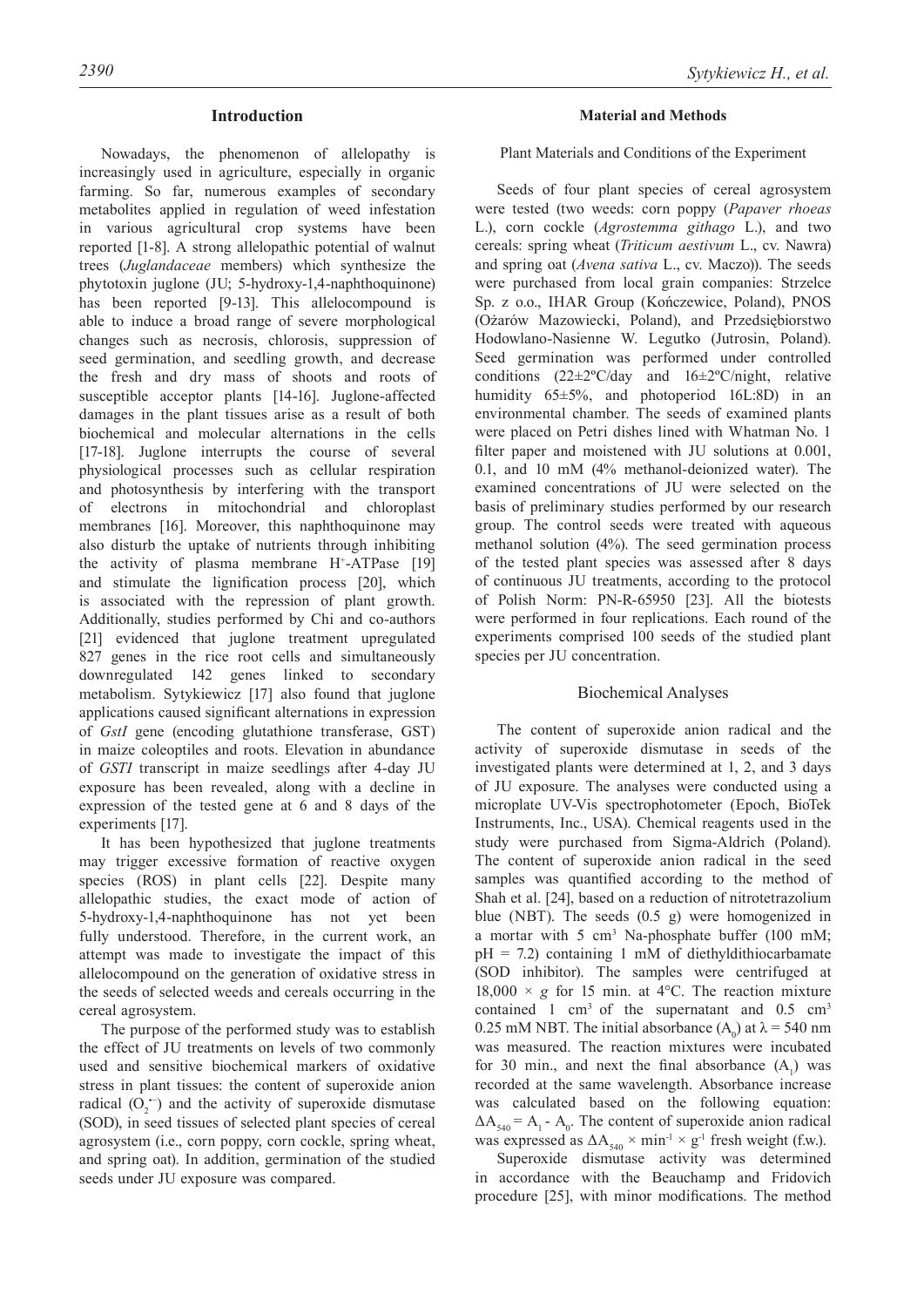

Fig. 1. The effect of juglone treatments on seed germination of tested plant species of cereal agrosystem after 8 days of **experiments**.

Control – germinated seeds of the examined plant species, untreated with juglone; different letters display significant differences between the mean values of germinated seeds (P<0.05; Tukey's test).

Table 1. Pearson's correlation coefficient (r) calculated between tested juglone concentrations and number of germinated seeds after 8 days of biotests.

| Plant species | Seed germination |  |
|---------------|------------------|--|
| Spring wheat  | $-0.233$         |  |
| Spring oat    | $-0.540$         |  |
| Corn poppy    | $-0.992*$        |  |
| Corn cockle   | $-0.904*$        |  |

\*significant at P<0.05

is based on inhibition of superoxide anion radical production in reaction with xanthine oxidase (XOD) and xanthine (XS). The seeds (portions of 0.2 g) were homogenized in a mortar with  $5 \text{ cm}^3$  K-phosphate buffer (50 mM;  $pH = 7.0$ ) and then centrifuged at  $10,000 \times g$  for 10 min. (at 4<sup>o</sup>C). Three types of the reaction mixtures were prepared: 1) test sample: 1.1 cm<sup>3</sup> Tris-HCl buffer (pH = 7.8), 0.1 cm<sup>3</sup> XS, 0.1 cm<sup>3</sup> 0.25 mM NBT, 0.1 cm<sup>3</sup> of the supernatant, and 0.1 cm<sup>3</sup> XOD (1.3 U  $\times$  mg<sup>-1</sup> protein); 2) positive control: 1.1 cm<sup>3</sup> Tris-HCl buffer, 100 mm3 XS, 0.1 cm3 NBT, and 0.1 cm3 XOD; 3) blank sample: 1.2 cm3 Tris-HCl buffer, 0.1 cm3 XS, and 0.1 cm3 NBT. The test sample and positive control were incubated for 25 min. at 25ºC, then the absorbance at  $\lambda$  = 560 nm was measured. The unit of SOD activity (U) was defined as the amount of enzyme extract that inhibited the NBT reduction rate by 50%. The specific SOD activity was expressed as  $U \times mg^{-1}$ protein.

#### Statistical Analysis

Results were displayed as mean (±SD) from four randomized series of the biotests. Biochemical analyses were carried out in three technical replications.

STATISTICA 10 software (StatSoft, Poland) was employed to perform factorial ANOVA with consecutive Tukey's post-hoc test, which assessed the influence of three examined factors (i.e., plant species, juglone concentrations and exposure time) and their interactions on the content of superoxide anion radical and SOD activity in the seed tissues. In addition, Pearson's correlation coefficient (r) was evaluated in order to analyze relationships between JU concentrations and the number of germinated seeds.

## **Results**

The tested treatments of juglone (0.001, 0.1, and 10 mM) caused a decrease in the number of germinated seeds of all four examined plant species of the cereal agrosystem (i.e., spring wheat, spring oat, corn poppy, corn cockle); however, weed seeds were more sensitive to the studied allelochemical (Fig. 1, Table 1). The lowest applied concentration of JU (0.001 mM) evoked only about a 25% decrease in the number of germinated seeds of the examined cereals, but germination process of the seeds of corn poppy and corn cockle was more severely suppressed (88% and 73%, respectively). After the application of 0.1 mM JU, at least 50% of cereal kernels germinated, whereas seeds of corn cockle germinated in only 15%, but in the case of corn poppy seeds this process was completely arrested. The highest investigated concentration of JU (10 mM) caused an inhibition of germination of wheat kernels by only 30% and oat by nearly 80%, whereas the seeds of two studied weed species did not germinate.

Analyses carried out on seeds of the tested plants revealed that JU exposure triggered the generation of superoxide anion radical, compared to the non-treated control (Fig. 2, Table 2). The increases in the content of  $O_2$ <sup> $-$ </sup> in the examined seeds were dependent on JU concentration, duration of exposure time and plant species. In most cases, the highest overproduction of analysed ROS form in cereal kernels occurred at 10 mM JU, while in weed seeds at 0.001 or 0.1 mM JU. In oat kernels, 12-48% increases in the content of  $O_2$ . after 1-day of JU application were found, but longer exposure to the tested naphthoquinone (2 and 3 days) resulted in higher elevations in production rate of the quantified radical (20-218% in relation to the control). Additionally, the wheat kernels responded in 29-95% increments in the content of  $O_2$  at 1-day JU treatment, and further increases  $(36-151\%)$  were noted in the next two days of the biotests. In the case of the studied weeds, the highest level of  $O_2^{\text{-}}$  was recorded in the corn cockle seeds in the first two days of JU treatments, whereas in corn poppy seeds it was on the last day of the experiments. Generally, averaging the impact of all tested concentrations of JU and all days of exposure, seed tissues of the weeds produced c.a. 45% more  $O_2$ . amount than the cereals compared to untreated controls.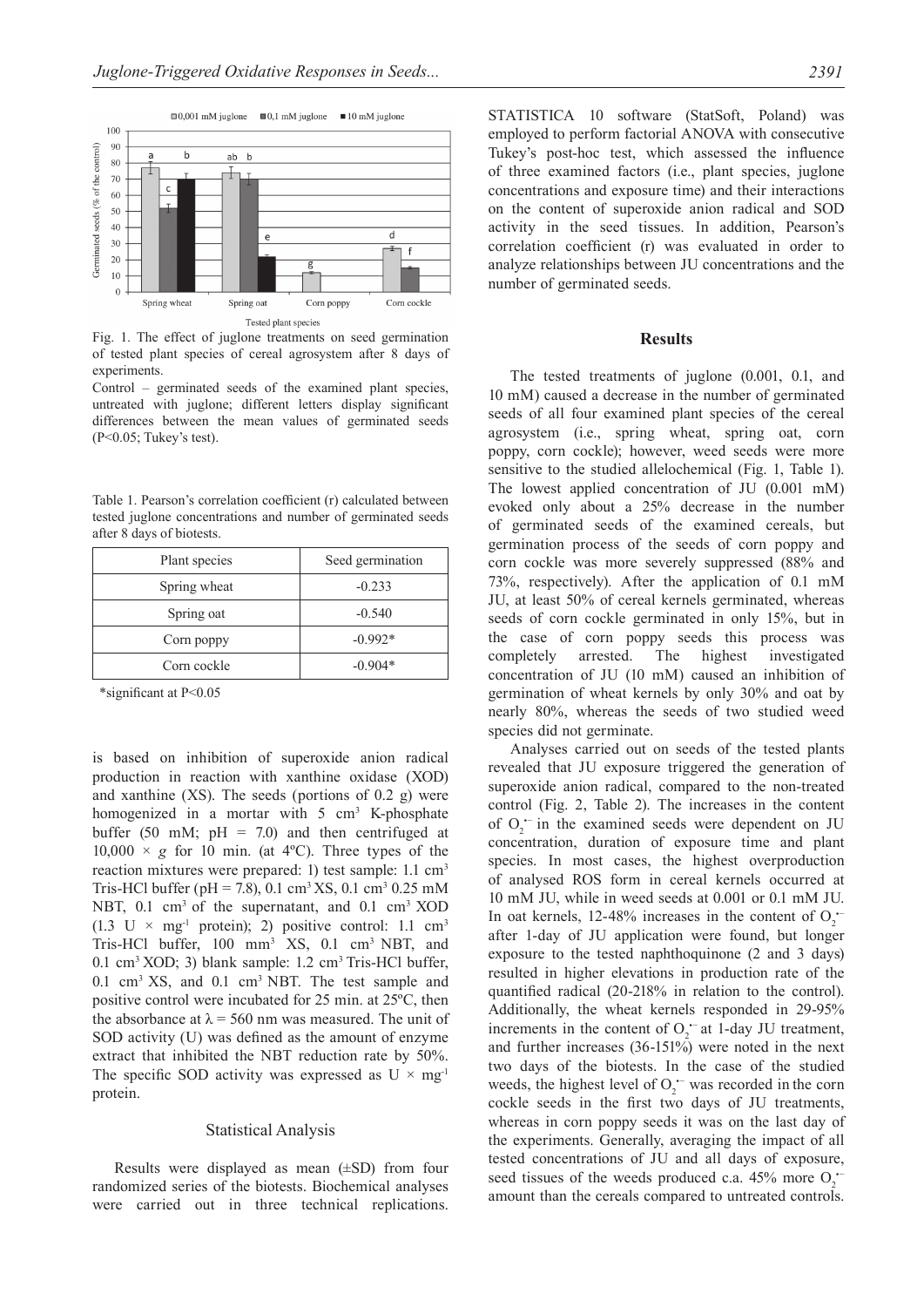

#### $\Box$ control  $\Box$ 0,001 mM juglone  $\Box$ 0,1 mM juglone  $\Box$ 10 mM juglone

Juglone exposure time (days)

Fig. 2. Impact of juglone exposure on the content of superoxide anion radical  $(O_2^{\leftarrow}; \Delta A_{540} \times min^{-1} \times g^2 f$ . w.) in seeds of the examined cereal agrosystem plants after 1, 2, and 3 days of experiments.

a) spring wheat; b) spring oat; c) corn poppy; d) corn cockle; control – seeds of the tested plant species non-treated with juglone; different letters display significant differences in the content of  $O_2^{\bullet-}$  between seed tissues of the studied plant species (P<0.05; Tukey's test).

Table 2*.* Three-factorial ANOVA results for the tested indicators (plant species, juglone concentrations, treatment time) and interactions on the activity of superoxide dismutase (SOD) and the content of superoxide anion radical  $(O_2^-)$  in seeds of the studied plant species (spring wheat, spring oat, corn poppy, corn cockle).

| Source                       | <b>SOD</b>     |                 | $O_2$          |               |
|------------------------------|----------------|-----------------|----------------|---------------|
|                              | df             | F               | df             | F             |
| Plant species (S)            | 3              | $834.2$ (***)   | 3              | $355.4$ (***) |
| Juglone concentrations $(C)$ | 3              | $273.0$ (***)   | 3              | 593.1 $(***)$ |
| Treatment time $(T)$         | $\mathfrak{D}$ | $1,126.8$ (***) | $\mathfrak{D}$ | $190.7$ (**)  |
| $S \times C$                 | 9              | $60.2$ (*)      | 9              | $86.5$ (*)    |
| $C \times T$                 | 6              | $91.9(*)$       | 6              | $65.4$ (*)    |
| $S \times T$                 | 6              | $184.6$ (**)    | 6              | $4.0$ (ns)    |
| $S \times C \times T$        | 18             | 47.3 $(*)$      | 18             | $1.5$ (ns)    |

S – spring wheat, spring oat, corn poppy, corn cockle; C – 0 (untreated), 0.001, 0.1 and 10 mM;

T – 1, 2, 3 days; \* (P<0.05); \*\* (P<0.01); \*\*\* (P<0.001); df – degrees of freedom; ns – non-significant.

JU at the lowest tested concentration (0.001 mM) caused about 4-fold higher formation of superoxide anion radical in the weed seeds than in the cereal kernels. In addition, weed seeds treated with 0.1 mM JU produced a c.a. 2-fold amount of  $O_2$ <sup>-</sup> in comparison with the cereals. On the other hand, the highest concentration of juglone (10 mM) stimulated nearly 2-times higher generation of

the quantified free radical in the cereal kernels than in the weed seeds in relation to the controls.

JU significantly modified the activity of superoxide dismutase in the tested seeds, depending on concentration, exposure time, and studied plant species (Fig. 3, Table 2). One-day exposure to all examined JU concentrations resulted in a decline of SOD activity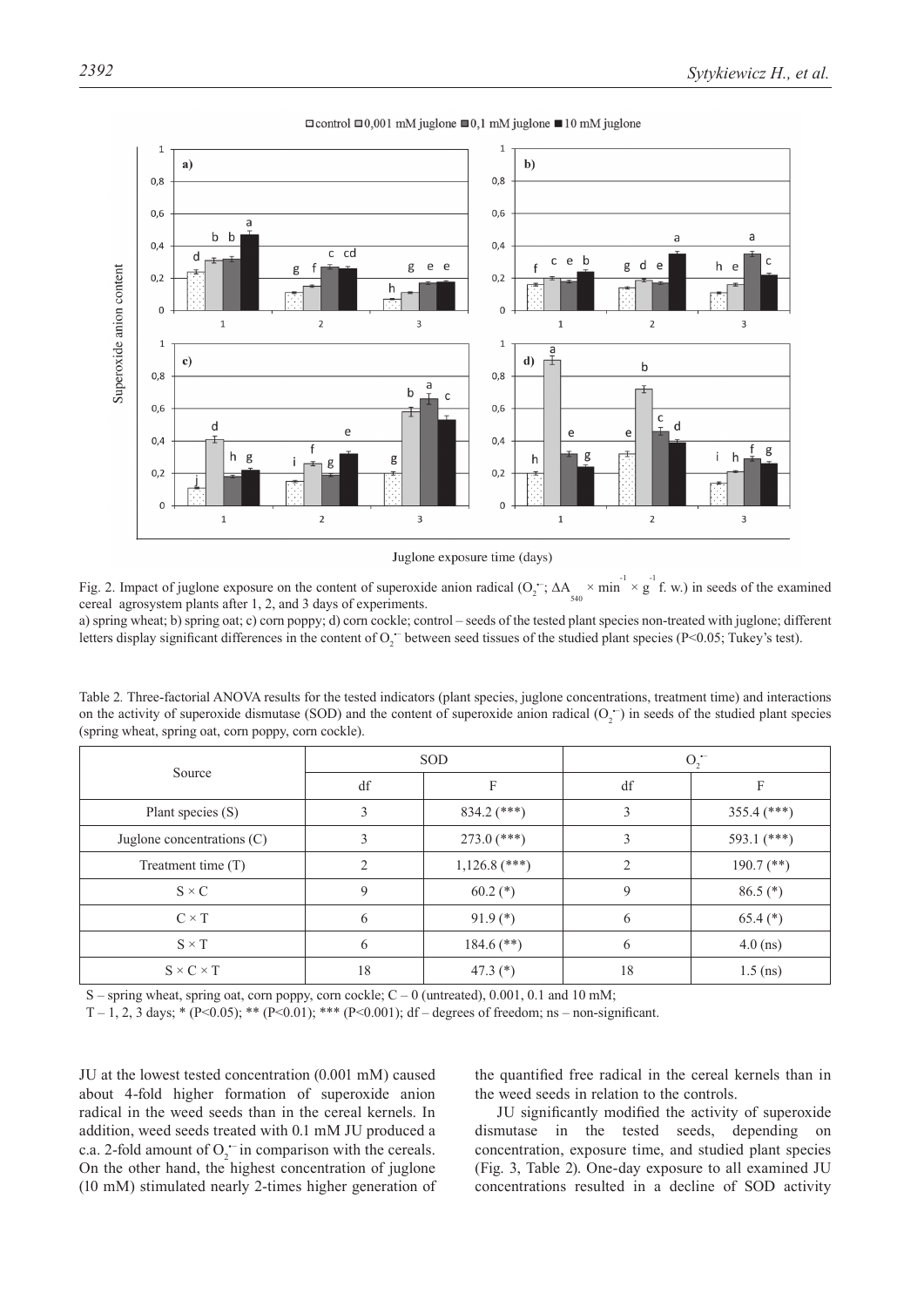

 $\Box$ control  $\Box$ 0.001 mM juglone  $\Box$ 0.1 mM juglone  $\Box$ 10 mM juglone

Juglone exposure time (days)

Fig. 3. Influence of juglone treatments on the activity of superoxide dismutase (SOD;  $U \times mg^{-1}$  protein) in seeds of the tested cereal agrosystem plants after 1, 2, and 3 days of biotests.

a) spring wheat; b) spring oat; c) corn poppy; d) corn cockle; control – seeds of the tested plant species untreated with juglone; different letters display significant differences in SOD activity between seed tissues of the studied plant species (P<0.05; Tukey's test).

in the seeds of three tested species: spring oat, corn poppy, and corn cockle (2-47%, 7-35%, 12-65% decreases, respectively), but the reverse tendency in the enzyme activity was found in the wheat kernels (45-106% increases). In most cases, JU applications for 2 or 3 days led to significant increments in the level of SOD activity in seed tissues of all tested plant species. Furthermore, it was established that lower juglone concentrations (0.001 and 0.1 mM) stimulated higher enhancement of SOD activity in examined seeds than a 10 mM JU treatment. In addition, it should be underlined that 10 mM JU applications resulted in repression of the analysed enzyme activity in seed tissues of two studied weeds (corn poppy and corn cockle). The highest elevations in SOD activity occurred in cereal kernels (spring wheat - 97% increase at 1-day exposure to 0.001 mM JU; spring oat - 106% increase after 2 days at 0.1 mM JU). In the case of investigated weed seeds, the maximal stimulation of SOD activity occurred after 3 days of JU exposure and reached much lower levels (corn poppy - 28% increase at 0.001 mM; corn cockle - 60% increment at 0.1 mM), in comparison with the control. Overall, the studied naphthoquinone caused an increase in the activity of SOD (the mean calculated for all investigated JU treatments) in seeds of spring wheat, spring oat, and corn cockle (29%, 23%, and 15%, respectively), but conversely, SOD activity in corn poppy seeds was inhibited by 20% in relation to the control.

#### **Discussion**

The carried out research showed that two tested dicotyledonous weeds (i.e., corn poppy and corn cockle) were more sensitive to the influence of juglone than the examined monocotyledonous cereals (i.e., spring wheat and spring oat). The recorded changes occurred in both morphological and biochemical levels of the tested plants, which could have been caused by the induction of oxidative stress by the JU, leading to disturbances in the functioning of the cells. Previous studies on the impact of JU on germination of cereal kernels included such species as barley, maize, and wheat [15, 17, 26]. Terzi and Kocaçalişkan [27] elucidated that JU treatment (1 mM) had no negative impact on germination of wheat kernels, but inhibited this process in barley kernels (c.a. 10% reduction, relative to the control). Hao et al. [26] established that JU used at low concentrations (4 and  $20 \mu M$ ) accelerated germination of wheat, while at higher levels  $(100-1250 \mu M)$  they inhibited this process. In other studies, it was shown that corn kernels treated with JU (0.1 and 10 μM) inhibited germination by about 10% and 20%, respectively [17]. Terzi [27] ascertained that the use of JU at concentrations of 0.01-1.0 mM did not affect the germination of melon seeds, but caused a decrease in the number of germinated cucumber seeds from 20 to 50% (depending on the concentration). Other studies have shown that juglone (0.1 mM) reduced germination of corn poppy seeds in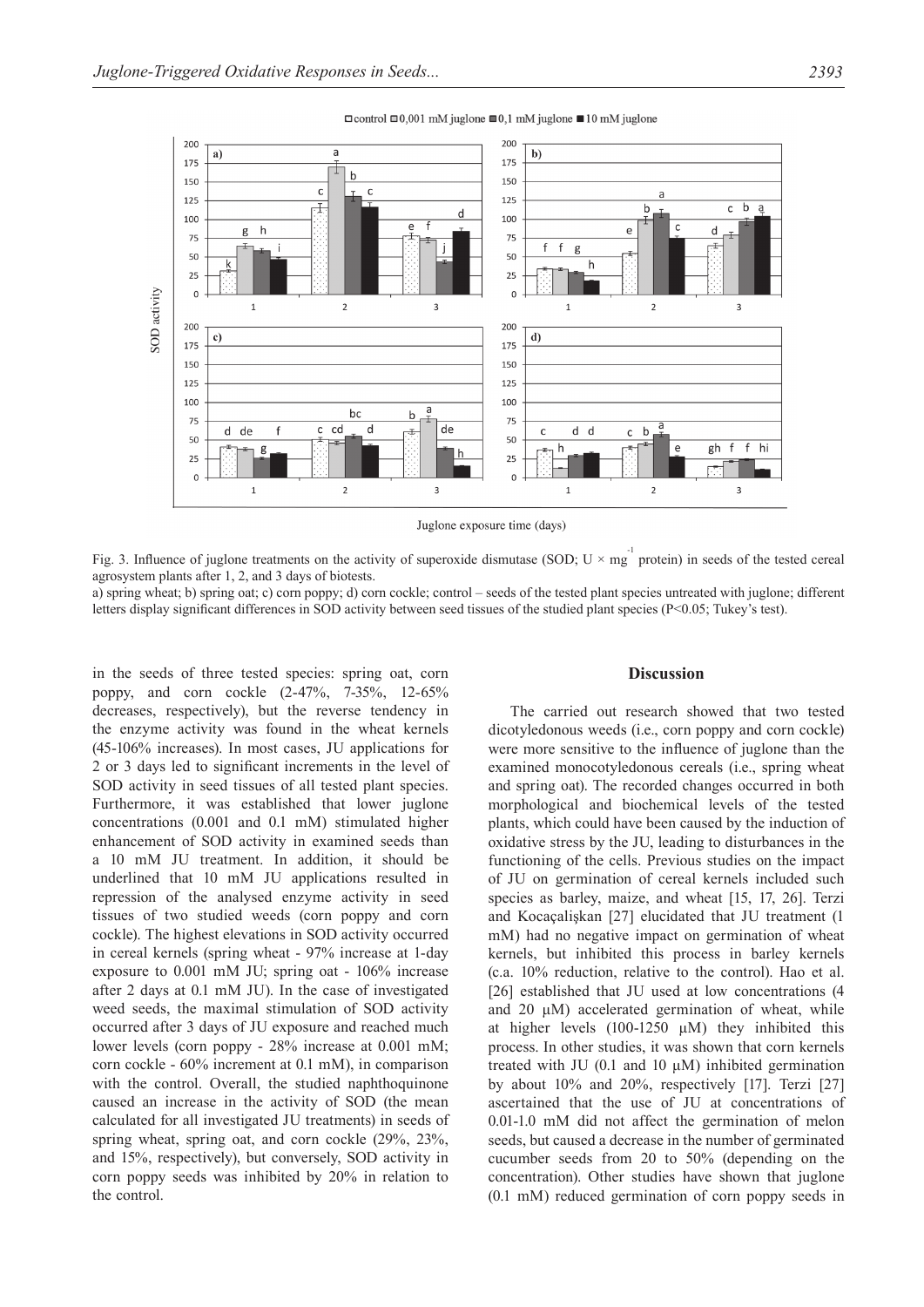100%, tomato in over 30%, and dandelion in 70% [14]. Furthermore, *Arabidopsis thaliana* L. seeds did not germinate after exposure to juglone at concentrations of 0.5-1 mM [28]. These results indicate a crucial role of interspecies differences in plant response to the presence of juglone and differences in the reaction of a given species depending on the used concentration of this allelochemical. It has been reported that the investigated allelochemical induced circumstantial disturbances in cell division, elongation processes, and cell death [16, 29-30]. Terzi and Kocaçalişkan [15] revealed that exogenous application of JU (1 mM) markedly declined the length of wheat roots and shoots by 80% and 62%, respectively. In addition, the length of barley roots and shoots has been reduced by 48% and 81%, respectively. Matok [14] also observed that JU at 0.01 and 0.1 mM concentrations completely inhibited the growth of winter wheat roots and shoots by over 60%, and decreased their biomass (by 55% and 95%, respectively). Furthermore, Hejl and Koster [19] noted that JU applications reduced the length of corn roots and shoots (25% and 20% declines, respectively) and decreased the dry mass of seedlings by 40%. In addition, Sytykiewicz [17] showed that even low concentrations of JU (0.1-10 μM) reduced the fresh weight of maize seedlings (15-53%) and also inhibited root growth (8-45%). Exposure to this naphthoquinone at 0.001 and 0.05 mM concentrations also resulted in a reduction of the root length of rice by 10% and 80%, respectively [21]. Morphological changes caused by juglone were also studied for a few weed species [31]. JU treatments (1.15-5.74 mM) led to a strong inhibition of seedling growth and decline in the biomass in a concentrationdependent manner. The tested naphthoquinone at the highest concentration evoked an inhibition of seedling growth of the pink corylus (*Lamium amplexicaule* L.) by 70% and the field osteoarthritis (*Cirsium arvense* /L./ Scop.) by 80%. There was also a decrease in the fresh mass of the pink corylus (65%) and the field osteoarthritis (99%), compared to the controls [31].

In the current study, it was strongly evidenced that JU exposure induced significant pro-oxidative responses in the tested seeds. However, higher increases in the content of superoxide anion radical occurred in the examined weed seeds in comparison with wheat and maize kernels. Conversely, the studied cereal seeds responded to considerably greater enhancement in SOD activity, evidencing more efficient antioxidative responses compared to the weed ones. Overproduction of highly toxic and reactive O<sub>2</sub><sup>−</sup> radicals may lead to oxidative damage to the structures of nucleic acids, proteins, lipids, and sugars, as well as initiate the mechanism of programmed cell death in plant tissues [16, 32]. Superoxide dismutases (SODs) comprise a diverse group of plant enzymes involved in the first line of anti-oxidative defense reactions. SOD isoforms are localized in several cell compartments (e.g., mitochondria, peroxisomes, chloroplasts, cytosol) and catalyze dismutation reaction of superoxide anion radical

to less toxic hydrogen peroxide  $(H_2O_2)$  and molecular oxygen [33-34]. Despite the content of superoxide anion radicals and activity of the superoxide, dismutase are largely considered as sensitive markers of pro- and antioxidative responses, respectively, in plants subjected to adverse environmental stimuli [22, 32-41]. The effects of JU exposure on the level of these parameters in the seeds of cereal or weed species are largely unknown.

Recently, Nowicka et al. [42] revealed that JU treatments (20 μM) stimulated the formation of lipid hydroperoxides and decreased the content of prenyllipid antioxidants in microalga *Chlamydomonas reinhardtii* in relation to the control. Furthermore, the formation of semiquinone radicals in JU-stressed cells with the application of electron paramagnetic resonance (EPR) spectroscopy were confirmed. Furthermore, Kurtyka et al. [22] documented JU-induced increases in the amount of hydrogen peroxide, in parallel with augmentation in SOD and catalase activities in maize coleoptiles. It has been found that JU exposure increased the accumulation of  $H_2O_2$ , especially in the cytosol and cell wall spaces in maize tissues. According to Chen and coworkers [43], pretreatment with proline (Pro), alleviated allelochemical stress in JU-exposed tobacco seedlings. Moreover, it was found that JU applications increased the expression of two genes (ornithine aminotransferase and pyrroline-5-carboxylate synthetase) and participated in Pro biogenesis, as well as downregulating the proline dehydrogenase gene linked to catabolic turnover of this amino acid in tobacco roots. The involvement of proline in overcoming JU-induced stress in plant cells has been suggested. Additionally, a few reports have elucidated that the transport of JU in soil may be significantly enhanced by fungal hyphae, hence modifying its biological effects [44-45]. On the other hand, results of numerous *in vitro* studies evidenced a strong antimicrobial and antiparasitic impact of JU or extracts derived from walnut tissues [46-52]. The use of allelopathy phenomenon in crop production is gaining increased recognition, particularly in organic farming. One of the important tasks of the integrated agronomic systems is protection of biodiversity and the use of natural compounds to combat plant diseases, pests, and weed infestation in the crop cereals. Examples of plant species (or secondary metabolites derived from their tissues) used for regulation of weed infestations in a variety of agricultural crops have been widely described [18, 53-55]. However, only in-depth insight into the basis of both biochemical and molecular mechanisms of allelochemical interactions between plants comprise a rationale application of allelopathy in agrosystems.

# **Conclusions**

It has been evidenced that JU applications have caused a markedly higher suppression of germination process of the examined weed seeds (i.e., corn poppy and corn cockle) in comparison with the cereal ones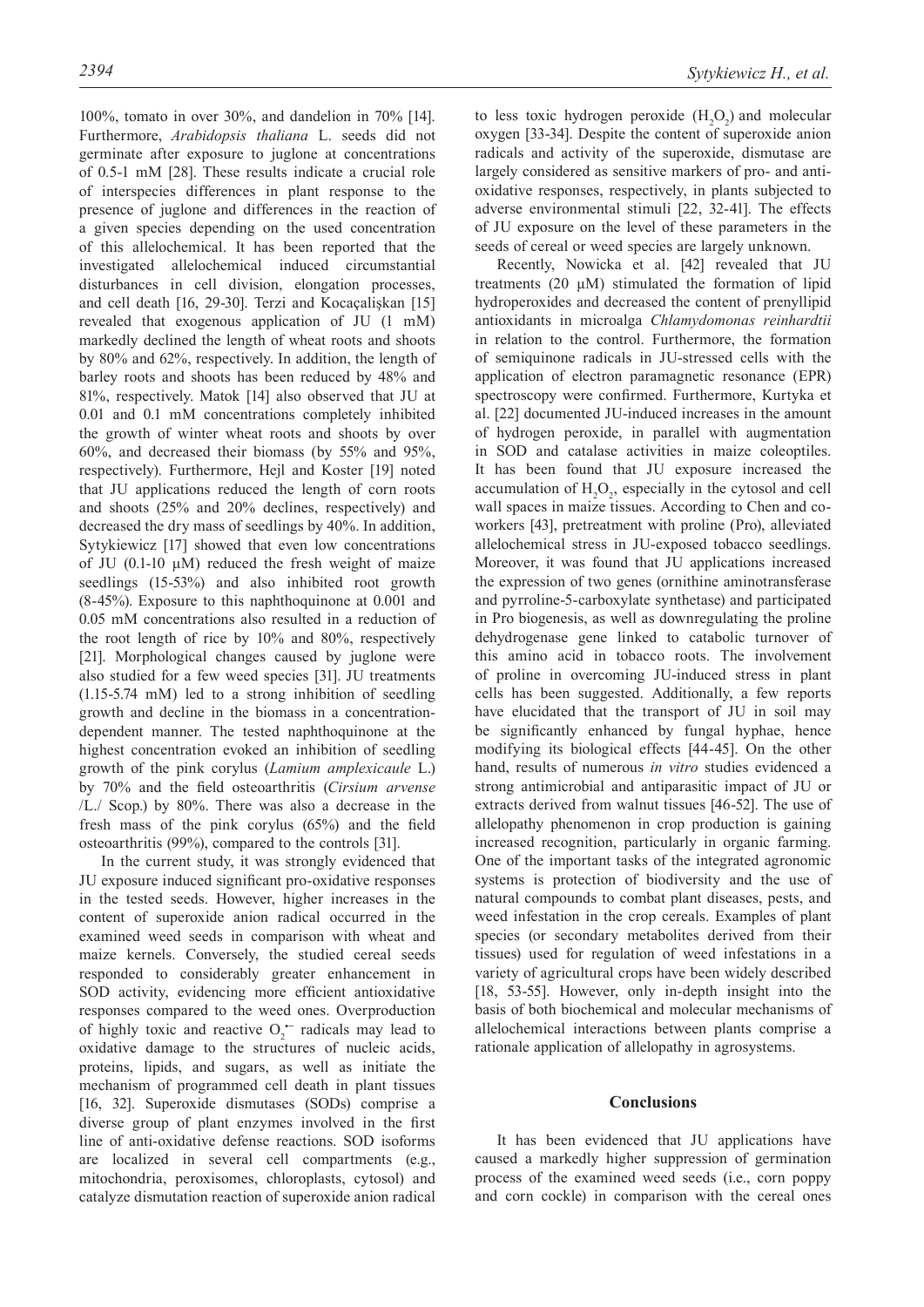(i.e., spring wheat and spring oat). In general, we found a substantially greater overproduction of superoxide anion radical and lesser increment in SOD activity in JU-treated weed seeds compared to the cereals. The allelopathic potential of JU toward the seeds of corn poppy and corn cockle is associated with triggering oxidative stress. The obtained results indicated that JU at lower concentrations may be potentially used as the bioherbicide in weed management strategies, including cereal agrosystems. However, further comprehensive studies should be performed.

#### **Acknowledgements**

Our research was financially supported by the National Science Centre of Poland under grant No. 2016/21/B/NZ9/00612.

# **Conflict of Interest**

The authors declare no conflict of interest.

## **References**

- 1. KATO-NOGUCHI H. Rice allelopathy and momilactone. Pak. J. Weed Sci. Res. **18**, 289, **2012**.
- 2. LAM Y., SZE CH.W., TONG Y., NG T.B., TANG S.CH.W., HO J.CH.M., XIANG Q., LIN X., ZHANG Y. Research on the allelopathic potential of wheat. Agricult. Sci*.* **3,** 979, **2012**. DOI: 10.4236/as.2012.38119.
- 3. SHARMA M., SATSANGI G.P. Potential allelopathic influence of sunflower (*Helianthus Annuus* L.) on germination and growth behavior of two weeds *in- vitro*  condition. Int. J. Biotechnol. Bioeng. Res. **4**, 421, **2013**.
- 4. JAWAD M., KHAN N., KHAN H., ZARIN S., ARIFULLAH K.N., ADIL M., REHMAN S., KHAN R. Bio-herbicidal potentials of wheat (*Triticum aestivum* L.) on some of its major weeds. Pak. J. Weed Sci. Res. **19,** 79, **2013**.
- 5. ABDELMIGID H.M., MORSI M.M. Cytotoxic and molecular impacts of allelopathic effects of leaf residues of *Eucalyptus globulus* on soybean (*Glycine max*). J. Genet. Engineering Biotech. **15**, 297, **2017**. DOI: 10.1016/j. jgeb.2017.08.005.
- 6. LATIF, S., CHIAPUSIO, G., WESTON, L.A. Chapter two − allelopathy and the role of allelochemicals in plant defence. Adv. Bot. Res. **82**, 19, **2017**. DOI: 10.1016/ bs.abr.2016.12.001.
- 7. KAUR S., KAUR R., CHAUHAN B.S. Understanding crop-weed-fertilizer-water interactions and their implications for weed management in agricultural systems. Crop Prot. **103**, 65, **2018**. DOI: 10.1016/j.cropro.2017.09.011.
- 8. MWENDWA J.M., BROWN W.B., WU H., WESTON P.A., WEIDENHAMER J.D., QUINN J.C., WESTON L.A. The weed suppressive ability of selected Australian grain crops; case studies from the Riverina region in New South Wales. Crop Prot. **103**, 9, **2018**. DOI: 10.1016/j. cropro.2017.09.003.
- 9. LESZCZYŃSKI B., MATOK H., SYTYKIEWICZ H. Basic aspects of walnut allelopathy: from field to

biomolecules. LAP LAMBERT Academic Publishing, Saarbrücken, Germany, **2012**.

- 10. COSMULESCU S., TRANDAFIR I., NOUR V. Seasonal variation of the main individual phenolics and juglone in walnut (*Juglans regia*) leaves. Pharmaceut. Biol. **52**, 575, **2014**. DOI: 10.3109/13880209.2013.853813.
- 11. NOUR V., TRANDAFIR I., COSMULESCU S. Optimization of ultrasound-assisted hydroalcoholic extraction of phenolic compounds from walnut leaves using response surface methodology. Pharmaceut. Biol. **54**, 2176, **2016**. DOI: 10.3109/13880209.2016.1150303.
- 12. NOUR V., TRANDAFIR I., COSMULESCU S. HPLC determination of phenolic acids, flavonoids and juglone in walnut leaves. J. Chromatogr. Sci. **51**, 883, **2013**. DOI: 10.1093/chromsci/bms180.
- 13. RAO G., SUI J., ZHANG J. Metabolomics reveals significant variations in metabolites and correlations regarding the maturation of walnuts (*Juglans regia* L.). Biol. Open **5**, 829, **2016**. DOI: 10.1242/bio.017863.
- 14. MATOK H. Effect of selected secondary plant metabolites of walnut (*Juglans regia* L.) on seed germination. Ph.D. thesis, University of Natural Sciences and Humanities, Siedlce (Poland), **2010** [In Polish].
- 15. TERZI I., KOCAÇALIŞKAN I. The effects of gibberellic acid and kinetin on overcoming the effects of juglone stress on seed germination and seedling growth. Turk. J. Bot. **34**, 67, **2010**. DOI: 10.3906/bot-0905-17.
- 16. BABULA P., VAVERKOVA V., POBORILOVA Z., BALLOVA L., MASARIK M., PROVAZNIK, I. Phytotoxic action of naphthoquinone juglone demonstrated on lettuce seedling roots. Plant Physiol. Biochem. **84**, 78, **2014**. DOI: 10.1016/j.plaphy.2014.08.027.
- 17. SYTYKIEWICZ H. Expression patterns of glutathione transferase gene (*GstI*) in maize seedlings under juglone-induced oxidative stress. Int. J. Mol. Sci. **12**, 7982, **2011**. DOI: 10.3390/ijms12117982.
- 18. CHENG F., CHENG Z. Research progress on the use of plant allelopathy in agriculture and the physiological and ecological mechanisms of allelopathy. Front. Plant Sci. **6**, 1020, **2015**. DOI: 10.3389/fpls.2015.01020.
- 19. HEJL A.M., KOSTER K.L. Juglone disrupts root plasma membrane H+-ATPase activity and impairs water uptake, root respiration, and growth in soybean (*Glycine max*) and corn (*Zea mays*). J. Chem. Ecol. **30**, 453, **2004**.
- 20. BÖHM P.A.F., BÖHM F.M.L.Z., FERRARESE M.L.L., SALVADOR V.H., SOARES A.R., FERRARESE-FILHO O. Effects of juglone on soybean root growth and induction of lignification. Allelopathy J. **25**, 465, **2010**.
- 21. CHI W.-CH., FU S.-F., HUANG T.-L., CHEN Y.-A., CHEN CH.-C., HUANG H.-J. Identification of transcriptome profiles and signaling pathways for the allelochemical juglone in rice roots. Plant Mol. Biol. **77**, 591, **2011**. DOI: 10.1007/s11103-011-9841-6.
- 22. KURTYKA R., POKORA W., TUKAJ Z., KARCZ W. Effects of juglone and lawsone on oxidative stress in maize coleoptile cells treated with IAA. AoB Plants **8**, plw073, **2016**. DOI: 10.1093/aobpla/plw073.
- 23. PROTOCOL PN-R-65950. Seed material seed testing methods. The Polish Committee for Standardization, Warsaw (Poland), **1994**. [In Polish]
- 24. SHAH K., KUMAR R.G., VERMA S., DUBEY R.S. Effect of cadmium on lipid peroxidation, superoxide anion generation and activities of antioxidant enzymes in growing rice seedlings. Plant Sci. **161,** 1135, **2001**.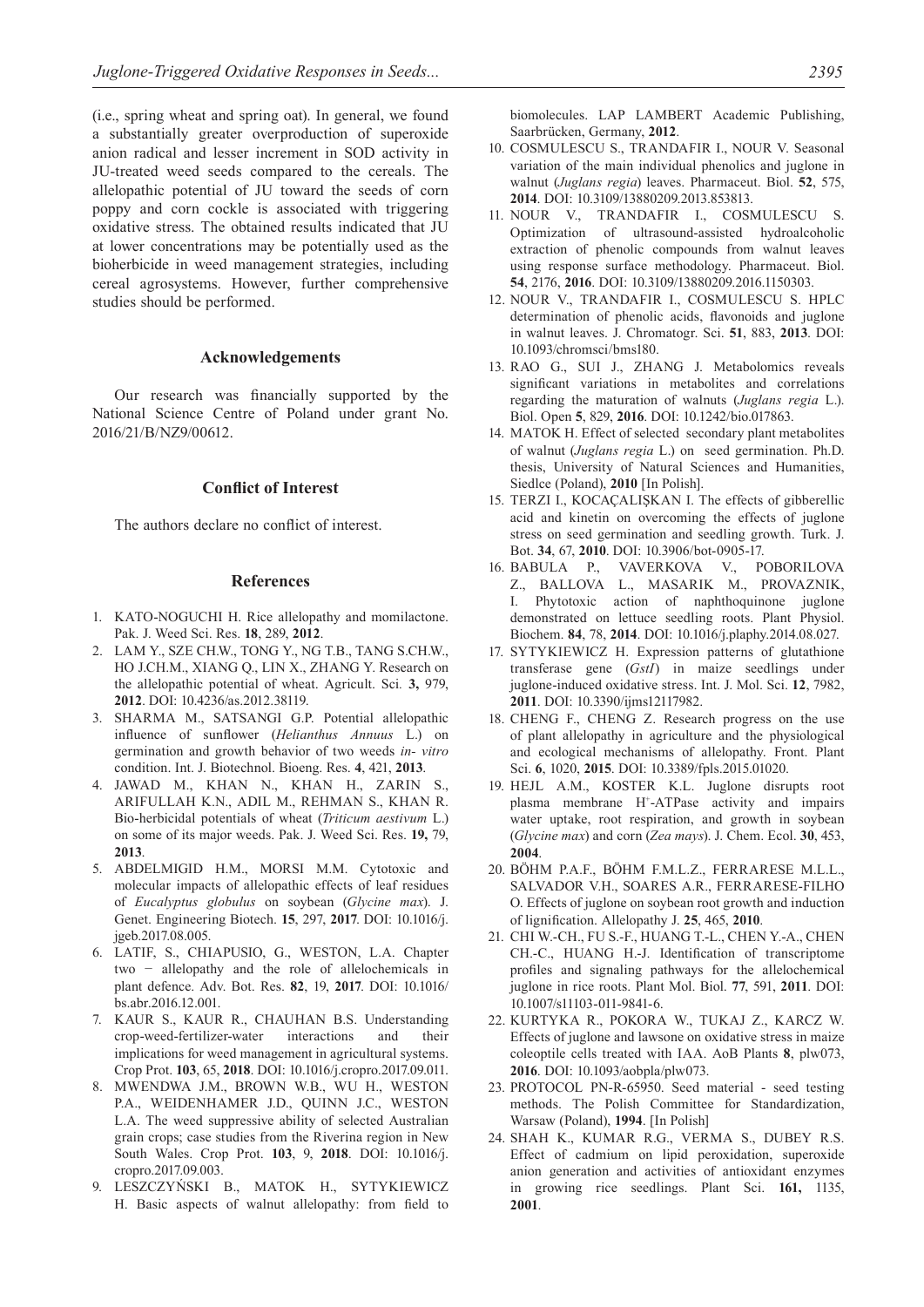- 25. BEAUCHAMP C.O., FRIDOVICH I. Superoxide dismutase: improved assays and an assay applicable to acrylamide gels. Anal. Biochem. **44**, 276, **1971**.
- 26. HAO F., ZHAI M-Z., WANG Y., YAN T. Allelopathic effects of juglone on the growth of wheat seedlings and seed germination. Acta Bot. Boreal.-Occid. Sin. **32**, 518, **2012**.
- 27. TERZI I. Allelopathic effects of juglone and decomposed walnut leaf juice on muskmelon and cucumber seed germination and seedling growth. Afr. J. Biotech. **7**, 1870, **2008**.
- 28. REIGOSA M.J., PAZOS-MALVIDO E. Phytotoxic effects of 21 plant secondary metabolites on *Arabidopsis thaliana* germination and root growth. J. Chem. Ecol. **33**, 1456, **2007**.
- 29. MYLONA P.V., POLIDOROS A.N., SCANDALIOS J.G. Antioxidant gene responses to ROS-generating xenobiotics in developing and germinated scutella of maize. J. Exp. Bot. **58**, 1301, **2007**. DOI: 10.1093/jxb/erl292.
- 30. POBORILOVA Z., OHLSSON A.B., BERGLUND T., VILDOVA A., PROVAZNIK I., BABULA P. DNA hypomethylation concomitant with the overproduction of ROS induced by naphthoquinone juglone on tobacco BY-2 suspension cells. Environ. Exp. Bot. **113**, 28, **2015**. DOI: 10.1016/j.envexpbot.2015.01.005.
- 31. TOPAL S., KOCAÇALIŞKAN I., ARSLAN O., TEL A.Z. Herbicidal effects of juglone as an allelochemical. Phyton **46**, 259, **2007**.
- 32. PRASAD A., KUMAR A., MATSUOKA R., TAKAHASHI A., FUJII R., SUGIURA Y., KIKUCHI H., AOYAGI S., AIKAWA T., KONDO T., YUASA M., POSPÍŠIL P., KASAI S. Real-time monitoring of superoxide anion radical generation in response to wounding: electrochemical study. PeerJ **5**, e3050, **2017**. DOI: 10.7717/peerj.3050.
- 33. SHEN Y., LI J., GU R., YUE L., WANG H., ZHAN X., XING B. Carotenoid and superoxide dismutase are the most effective antioxidants participating in ROS scavenging in phenanthrene accumulated wheat leaf. Chemosphere **197**, 513, **2018**. DOI: 10.1016/j.chemosphere.2018.01.036.
- 34. SYTYKIEWICZ H. Differential expression of superoxide dismutase genes in aphid-stressed maize (*Zea mays* L.) seedlings. PLoS One **9**, e94847, **2014**. DOI: 10.1371/ journal.pone.0094847.
- 35. SYTYKIEWICZ H., CHRZANOWSKI G., CZERNIEWICZ P., SPRAWKA I., ŁUKASIK I., GOŁAWSKA S., SEMPRUCH C. Expression profiling of glutathione transferase genes in *Zea mays* (L.) seedlings infested by cereal aphids. PLoS One **9**, e111863, **2014**. DOI: 10.1371/journal.pone.0111863.
- 36. YANG L.Y., YANG S.L., LI J.Y., MA J.H., PANG T., ZOU C.M., HE B., GONG M. Effects of different growth temperatures on growth, development, and plastid pigments metabolism of tobacco (*Nicotiana tabacum* L.) plants. Bot. Stud. **59**, 5, **2018**. DOI: 10.1186/s40529-018- 0221-2.
- 37. TAHERI P, KAKOOEE T. Reactive oxygen species accumulation and homeostasis are involved in plant immunity to an opportunistic fungal pathogen. J. Plant Physiol. **216**, 152, **2017**. DOI: 10.1016/j. jplph.2017.04.018.
- 38. ARFAOUI A., EL HADRAMI A., DAAYF F. Pretreatment of soybean plants with calcium stimulates ROS responses and mitigates infection by *Sclerotinia sclerotiorum*. Plant Physiol. Biochem. **122**, 121, **2018**. DOI: 10.1016/j.plaphy.2017.11.014.
- 39. HANAKA A., LECHOWSKI L., MROCZEK-ZDYRSKA M., STRUBIŃSKA J. Oxidative enzymes activity during abiotic and biotic stresses in *Zea mays* leaves and roots exposed to Cu, methyl jasmonate and *Trigonotylus caelestialium*. Physiol. Mol. Biol. Plants **24**, 1, **2018**. DOI: 10.1007/s12298-017-0479-y.
- 40. LIU G., LIU J., ZHANG C., YOU X., ZHAO T., JIANG J., CHEN X., ZHANG H., YANG H., ZHANG D., DU C., LI J., XU X. Physiological and RNA-seq analyses provide insights into the response mechanism of the Cf-10-mediated resistance to *Cladosporium fulvum* infection in tomato. Plant Mol. Biol. **2018**. DOI: 10.1007/s11103-018- 0706-0. [Epub ahead of print]
- 41. LIU W., XU F., LV T., ZHOU W., CHEN Y., JIN C., LU L., LIN X. Spatial responses of antioxidative system to aluminum stress in roots of wheat (*Triticum aestivum* L.) plants. Sci. Total Environ. **627**, 462, **2018**. DOI: 10.1016/j. scitotenv.2018.01.021. [Epub ahead of print]
- 42. NOWICKA B., ŻĄDŁO A., PLUCIŃSKI B., KRUKA J., KUCZYŃSKA P. The oxidative stress in allelopathy: Participation of prenyllipid antioxidants in the response to juglone in *Chlamydomonas reinhardtii*. Phytochemistry **144**, 171, **2017**. DOI: 10.1016/j.phytochem.2017.09.012.
- 43. CHEN S.-Y., CHI W.-C., TRINH N. N., CHENG K.- T., CHEN Y.-A., LIN T.-C., LIN Y.-C., HUANG L.- Y., HUANG H.-J., CHIANG T.-Y. Alleviation of allelochemical juglone-induced phytotoxicity in tobacco plants by proline. J. Plant Interact. **10**, 167, **2015**. DOI: 10.1080/17429145.2015.1045946.
- 44. ACHATZ M., MORRIS E.K., MÜLLER F., HILKER M., RILLIG M.C. Soil hypha-mediated movement of allelochemicals: arbuscular mycorrhizae extend the bioactive zone of juglone. Funct. Ecol. **28**, 1020, **2014**. DOI: 10.1111/1365-2435.12208.
- 45. ACHATZ M., RILLIG M.C. Arbuscular mycorrhizal fungal hyphae enhance transport of the allelochemical juglone in the field. Soil Biol. Biochem., **78**, 76, **2014**.
- 46. SYTYKIEWICZ H., CHRZANOWSKI G., CZERNIEWICZ P., LESZCZYNSKI B., SPRAWKA I., KRZYŻANOWSKI R., MATOK H. Antifungal activity of *Juglans regia* (L.) leaf extracts against *Candida albicans* isolates. Pol. J. Environ. Stud. **24**, 1339, **2015**. DOI: 10.15244/pjoes/34671.
- 47. ZMANTAR T., MILADI H., KOUIDHI B., CHAABOUNI Y., BEN SLAMA R., BAKHROUF A., MAHDOUANI K., CHAIEB K. Use of juglone as antibacterial and potential efflux pump inhibitors in *Staphylococcus aureus* isolated from the oral cavity. Microb. Pathog. **101**, 44, **2016**. DOI: 10.1016/j.micpath.2016.10.022.
- 48. ARASOGLU T., DERMAN S., MANSUROGLU B., YELKENCI G., KOCYIGIT B., GUMUS B., ACAR T., KOCACALISKAN I. Synthesis, characterization and antibacterial activity of juglone encapsulated PLGA nanoparticles. J. Appl. Microbiol. **123**, 1407, **2017**. DOI: 10.1111/jam.13601.
- 49. ARASOGLU T., MANSUROGLU B., DERMAN S., GUMUS B., KOCYIGIT B., ACAR T., KOCACALISKAN I. Enhancement of antifungal activity of juglone (5-hydroxy-1,4-naphthoquinone) using a poly(D,L-lactic*co*-glycolic acid) (PLGA) nanoparticle system. J. Agric. Food Chem. **64**, 7087, **2016**. DOI: 10.1021/acs.jafc.6b03309.
- 50. SHANG X.F., LIU Y.Q., GUO X., MIAO X.L., CHEN C., ZHANG J.X., XU X.S., YANG G.Z., YANG C.J., LI J.C., ZHANG X.S. Application of sustainable natural resources in agriculture: acaricidal and enzyme inhibitory activities of naphthoquinones and their analogs against *Psoroptes*